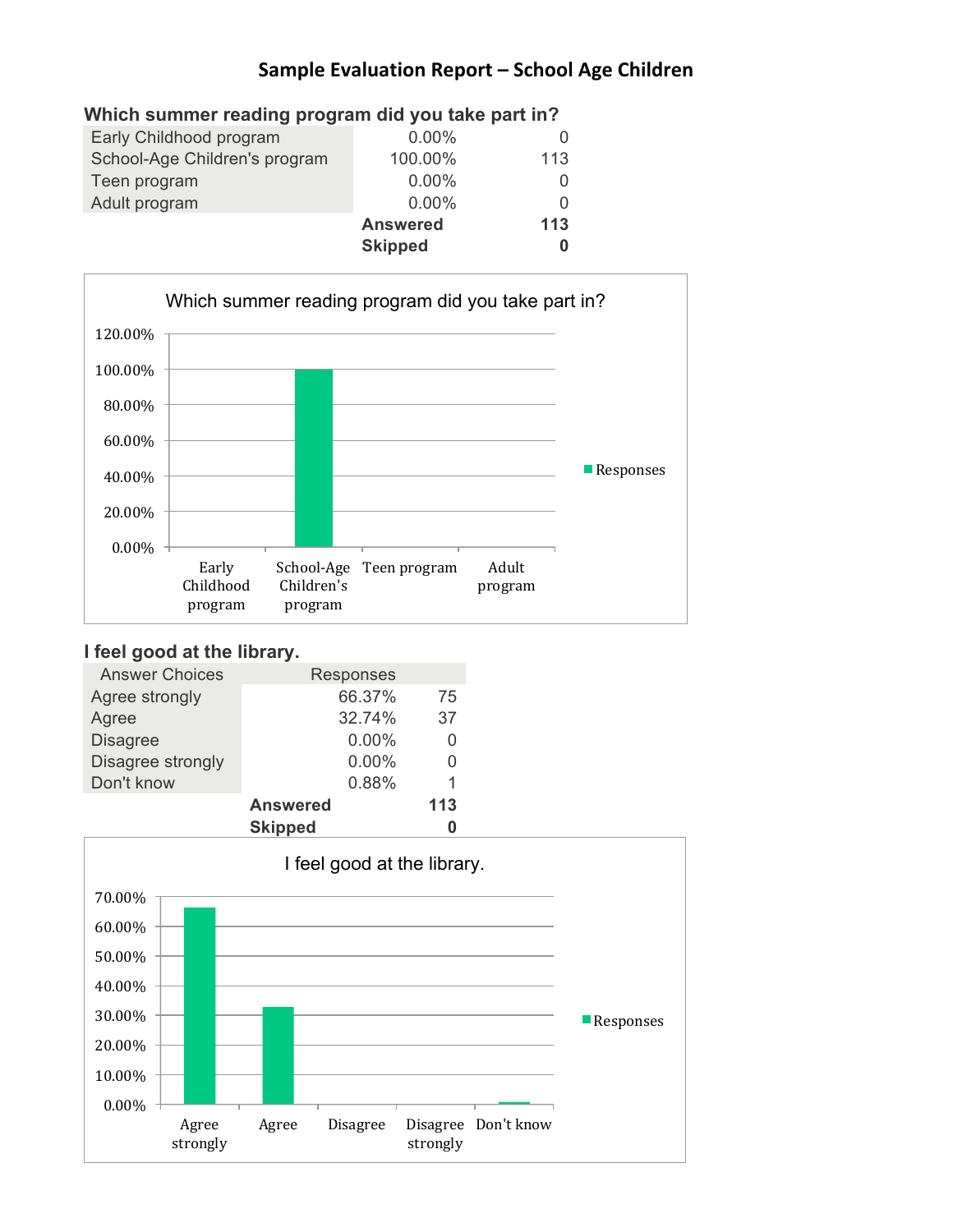| <b>Answer Choices</b> | Responses       |     |
|-----------------------|-----------------|-----|
| Agree strongly        | 49.11%          | 55  |
| Agree                 | 35.71%          | 40  |
| <b>Disagree</b>       | 8.93%           | 10  |
| Disagree strongly     | 0.89%           |     |
| Don't know            | 5.36%           | 6   |
|                       | <b>Answered</b> | 112 |
|                       | <b>Skipped</b>  | 1   |

## **I took part in activities at the library during the summer.**



#### **I enjoyed the summer reading program.**

| <b>Answer Choices</b> |                 | Responses |     |  |
|-----------------------|-----------------|-----------|-----|--|
| Agree strongly        |                 | 74.34%    | 84  |  |
| Agree                 |                 | 21.24%    | 24  |  |
| <b>Disagree</b>       |                 | 0.88%     | 1   |  |
| Disagree strongly     |                 | 0.00%     | 0   |  |
| Don't know            |                 | 3.54%     | 4   |  |
|                       | <b>Answered</b> |           | 113 |  |
|                       | <b>Clinnad</b>  |           | Λ   |  |

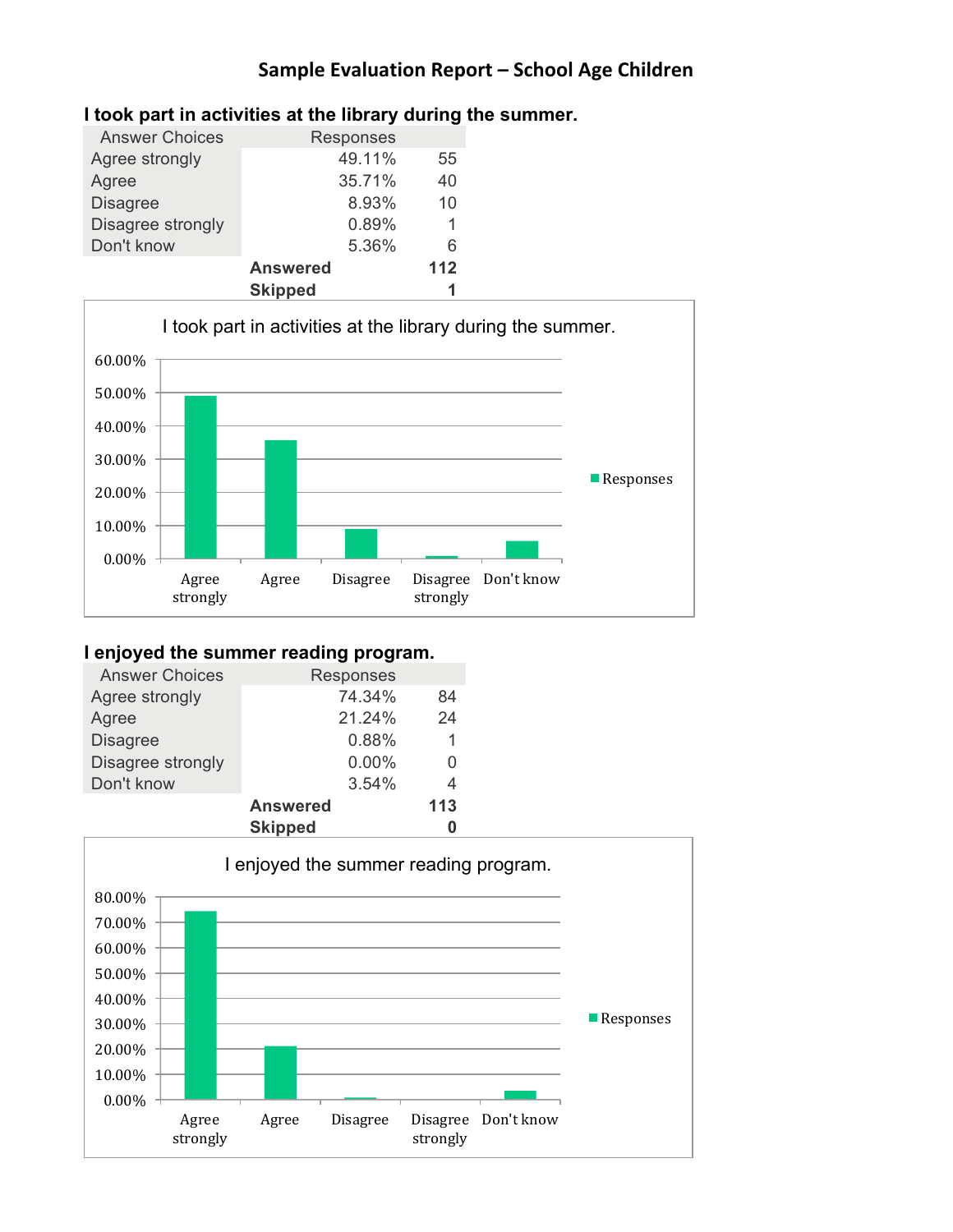| <b>Answer Choices</b> | <b>Responses</b> |     |
|-----------------------|------------------|-----|
| Agree strongly        | 53.98%           | 61  |
| Agree                 | 35.40%           | 40  |
| <b>Disagree</b>       | 5.31%            | 6   |
| Disagree strongly     | 0.88%            | 1   |
| Don't know            | 4.42%            | 5   |
|                       | <b>Answered</b>  | 113 |
|                       | <b>Skipped</b>   |     |





#### **I** plan to come back to the library after the summer.

| <b>Answer Choices</b> | Responses       |     |
|-----------------------|-----------------|-----|
| Agree strongly        | 78.76%          | 89  |
| Agree                 | 19.47%          | 22  |
| <b>Disagree</b>       | 0.88%           |     |
| Disagree strongly     | 0.00%           | 0   |
| Don't know            | 0.88%           | 1   |
|                       | <b>Answered</b> | 113 |
|                       | <b>Skinned</b>  |     |